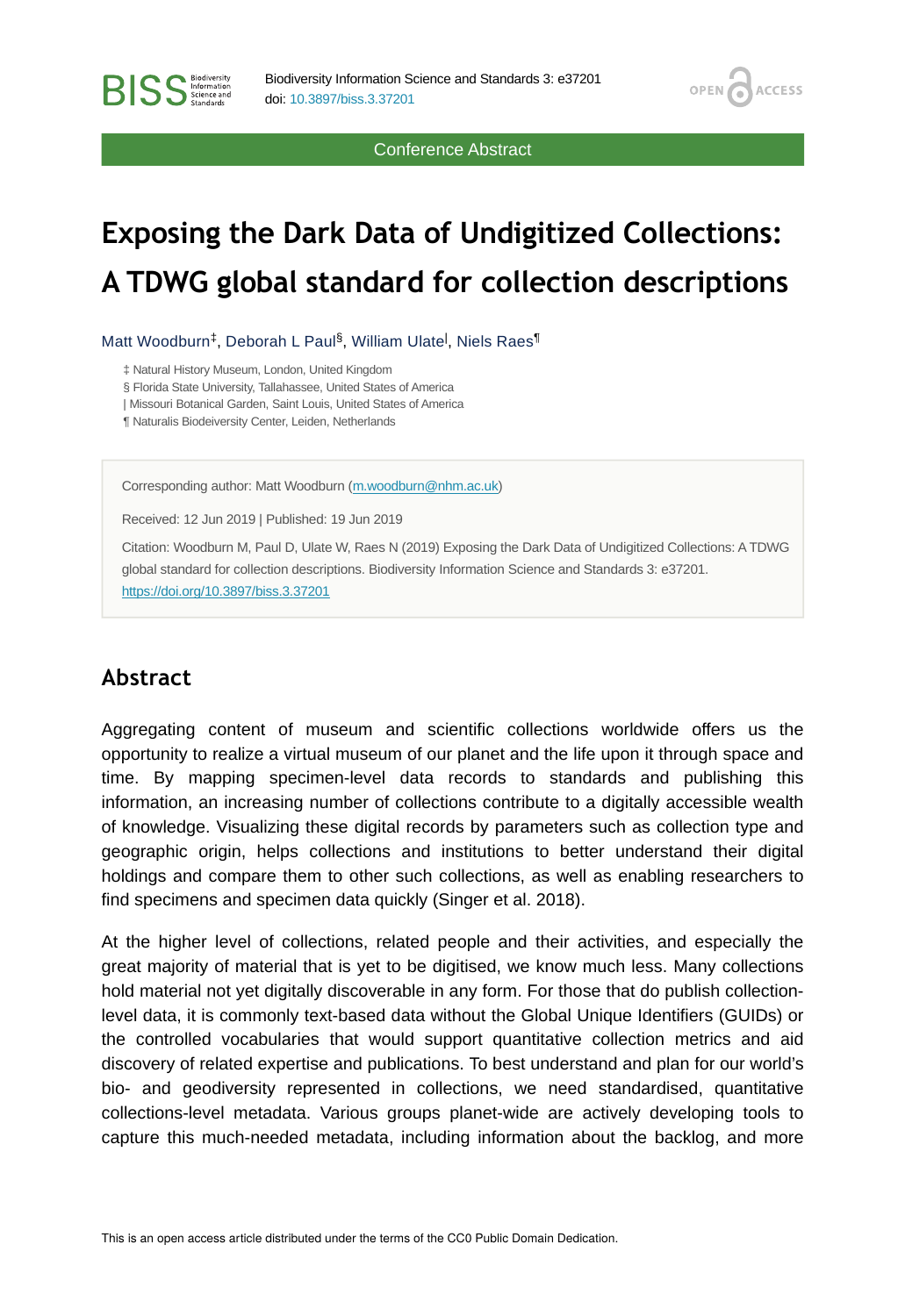detailed information about institutions and their activities (e.g. staffing, space, species-level inventories, geographic and taxonomic expertise, and related publications) (Smith et al. 2018).

The Biodiversity Information Standards organization (TDWG) [Collection Descriptions \(CD\)](https://github.com/tdwg/cd) [Data Standard Task Group](https://github.com/tdwg/cd) aims to provide a data standard for describing natural scientific collections, which enables the ability to provide:

- 1. automated metrics, using standardised collection descriptions and/or data derived from specimen datasets (e.g., counts of specimens) and
- 2. a global registry of physical collections (either digitised or non-digitised).

The group will also produce a data model to underpin the new standard, and provide guidance and reference implementations for the practical use of the standard in institutional and collaborative data infrastructures.

Our task group includes members from a myriad of groups with a stake in mobilizing such data at local, regional, domain-specific and global levels. With such a standard adopted, it will be possible to effectively share data across different community resources. So far, we have carried out landscape analyses of existing collection description frameworks, and amassed a portfolio of use cases from the group as well as from a range of other sources, including the [Collection Descriptions Dashboard](https://drive.google.com/file/d/1RLNwHuZn0xLZuLWTrJaKiQn8IjQXwbCE/view) working group of [ICEDIG](https://icedig.eu/) ("Innovation and consolidation for large scale digitisation of natural heritage"), [iDigBio](https://www.idigbio.org/) (Integrated Digitized Biocollections), Smithsonian, [Index Herbariorum](http://sweetgum.nybg.org/science/ih/), the [Field Museum,](https://www.fieldmuseum.org/) [GBIF](https://www.gbif.org/) (Global Biodiversity Information Facility), GRBio (Global Registry of Biodiversity Repositories) and [fishfindR.net](http://fishfindr.net/). These were used to develop a draft data model, and between them inform the first iteration of CD draft data standard.

A variety of challenges present themselves in developing this standard. Some relate to the standard development process itself, such as identifying (often learning) effective tools and methods for collaborative working and communication across globally distributed volunteers. Others concern the scope and gaining consensus from stakeholders, across a wide range of disciplines, while maintaining achievable goals. Further challenges arise from the requirement to develop a data model and standard that support such a variety of use cases and priorities, while retaining interoperability and manageability of the data.

We will present some of these challenges and methods for addressing them, and summarise the progress and draft outputs of the group so far. We will also discuss the vision of how the new standard may be adopted and its potential impact on collections discoverability across the natural science collections community.

## **Keywords**

collection descriptions, TDWG, data standards, biodiversity, geodiversity, natural sciences, collections